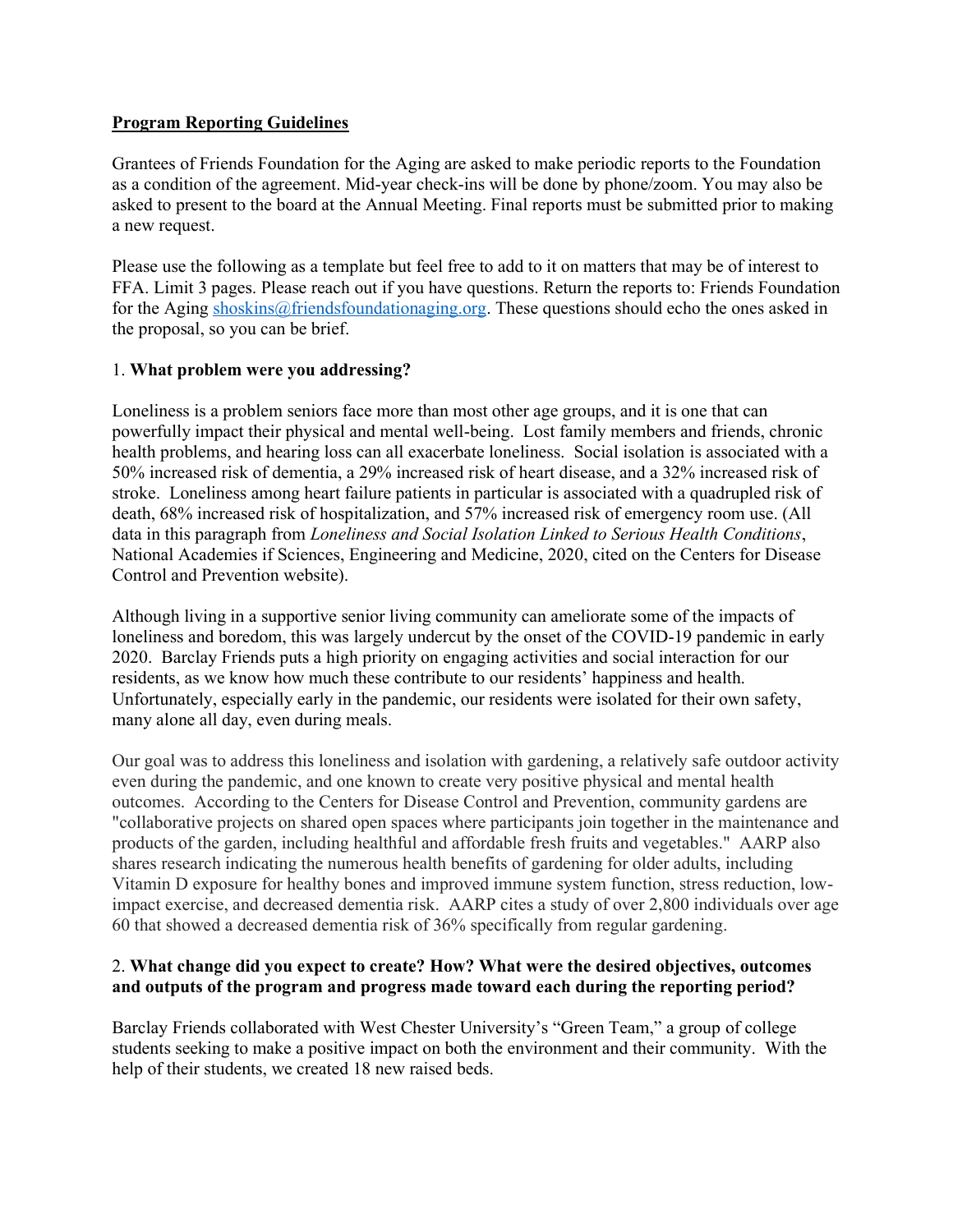Eight of our residents made a particularly valuable contribution by starting seeds for the employee garden in efforts to save money. The seedlings they provided for the raised beds thrived and saved considerable money from our purchase of plants. They also were able to feel a part of the project and give back to the people who work very hard taking care of them! We plan to do the same thing again this year with our residents in Preston.

# 3. **How did you measure success--both quantitative and qualitative? A chart of objectives, actions, and results is helpful. Include numbers and demographics of people touched by the work. Explain your organization's efforts toward diversity, equity and inclusion.**

The primary objectives were to build 18 new raised beds, to partner with the Green Team to bring their energy and ideas to the project, and to significantly increase our ability to contribute to our community through food donations. All of the beds are completed and expected to last for years. The Green Team provided the labor for the project as well as their ideas, including the use of environmentally friendly materials and techniques. We outperformed our original goal of 400 pounds of donated food for the Chester County Food Bank, actually donating more than 600 pounds of food in the beds' first season, a substantial increase over past yields. This enabled our staff and residents, as well as the Green Team members, to feel that they were truly making an impact on food insecurity in our community.

Barclay Friends residents will benefit from the enhanced beauty of our campus and the fresh food we will produce each year. This project will create benefits for many years to come, as our staff and residents continue to maintain the beds and donate food to those in need. The Barclay Friends chef is also excited to have his own garden bed this year, a benefit that will trickle down to the residents in the form of fresh, homegrown ingredients in their meals.

We continually work to improve diversity at the board and leadership staff level. Our direct care staff represent a diverse racial, ethnic and cultural backgrounds including white, African Americans, Africans, and Haitians. We have made recent progress in increasing diversity on our leadership team. Our board does not fully reflect the diversity of the overall workforce; however, the board's Governance Committee is actively examining ways to positively impact equity, diversity and inclusion on our board through a continuing effort to recruit more diverse candidates whenever there is a board opening.

### 4. **Please note any collaborations that supported your work and/or ways that you leveraged resources. How did this project engage and empower staff from all levels of your organization?**

Two community collaborations were key to achieving the goals of this project: West Chester University's "Green Team" and the Chester County Food Bank. Barclay Friends' residents very much enjoyed interacting with the students and with Food Bank staff and volunteers. The WCU students contributed their own perspective to the value of the project, while the Food Bank spoke to the importance of the donated produce, especially during such a financially uncertain time for so many in our community. Our own staff expressed their appreciation of the raised bed gardening, such as Cathy Dugan-Tripler, Title Executive Assistant: "Going out to the garden was therapeutic. I would also garden with my co-worker and we were able to get to know one another better." These moments are even more important in a time of exceptional staff stress due to COVID-19.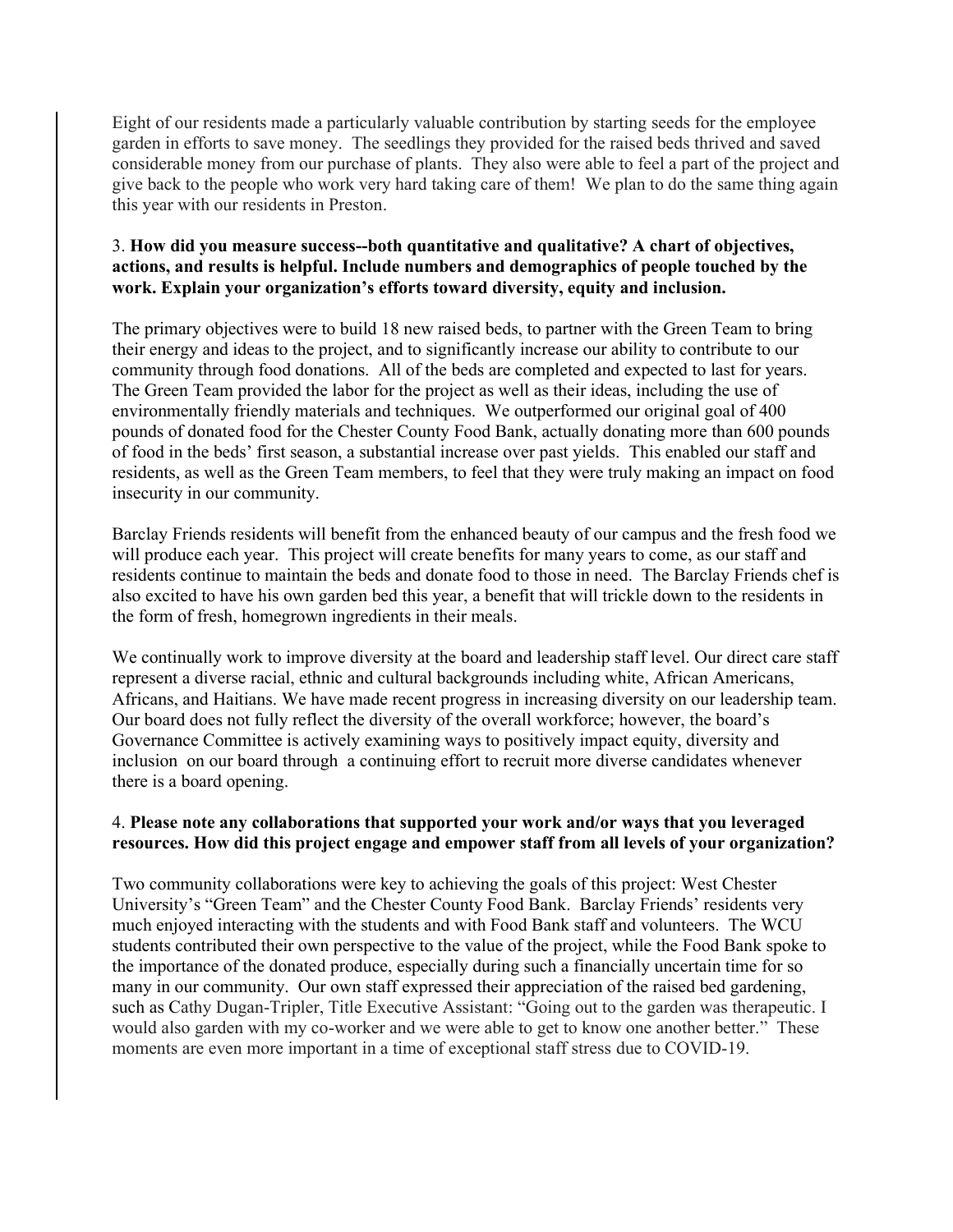# 5. **Please share any unanticipated outcomes or barriers encountered. Indicate any changes in the program's goals, strategies, personnel or timelines and the reasons behind the changes.**

The WCU students came to this project with a deep commitment to environmental sustainability, and so were very involved in the conversation about the materials that would be used for the raised beds. Ultimately, we chose a wood and plastic composite that would be safe for the gardeners and the produce, while also lasting for many years.

# **6. How do you plan to share and replicate your results?**

We will share photos of our raised beds and information about the Green Team and Chester County Food Bank partnerships, as well as our key funders for this project, in press releases to social media and on our social media outlets.

The raised beds will be maintained in the future by our staff and residents, and we intend to continue our partnership with the Food Bank to make a lasting impact on food insecurity in Chester County.

# 7. **Include a project financial statement (budget and actual) for the reporting period. Please explain significant variances from the original budget and reasons for the variances (with corrective measures if overages), as well as plans for future sustainability**.

Thanks to the support of the Friends Foundation for the Aging, we were able to complete the expansion of our horticulture program and create raised beds that will serve our residents and our community for decades to come. We spent less than anticipated on staff salaries and more than anticipated on materials and construction, in part because of students' recommendations for more eco-friendly construction materials. The program will not need much financial support to continue, and we plan to continue to engage staff, residents and West Chester University students in the maintenance of the raised beds.

### 8. **Feedback on your interaction with FFA would be helpful. How have we helped? Made it harder? What else can we do to facilitate your work?**

We appreciated the Zoom call earlier this year, which gave us the opportunity to describe the project's success, explain our challenges along the way, and pave the way for a simpler reporting system. We have also enjoyed the opportunity to host FFA representatives at Barclay Friends so that they could see the raised beds and our beautiful gardens – and our happy residents – firsthand. Hopefully, now that the pandemic appears to be subsiding, we may be able to host another visit soon.

#### **9. Additional comments:**

Unfortunately, because of the pandemic, some of the educational group activities that we hoped to conduct last year were not held. We hope that as the pandemic continues to ease, we will be able to hold those programs soon for the benefit of our residents.